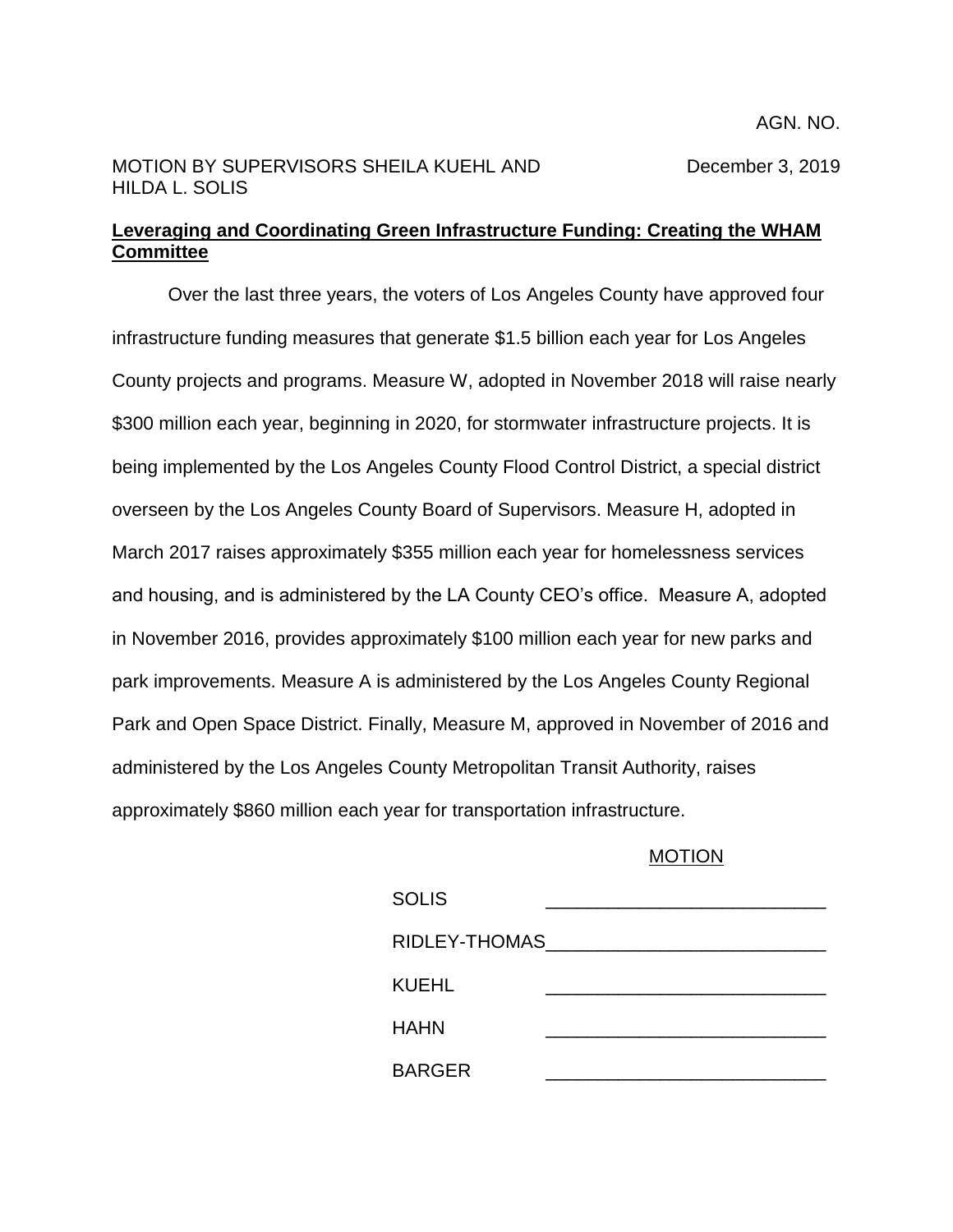With this significant funding comes significant responsibility on the part of government to prudently manage that money. Responsible stewardship includes coordination and efficient use of those funds. In the absence of intentional coordination, any collaboration will be ad hoc at best. Despite all the money, we know it's not enough, but it will go farther if we coordinate the sources and use the funds intelligently.

Possible areas of collaboration include coordinated planning, working to develop multi-benefit/purpose projects that combine multiple sources of money; and coordinated attempts to leverage existing County funds with other sources of money, including local, state and federal funding opportunities.

In addition, there are several cross-cutting issues that lend themselves to a coordinated approach including workforce development and job training; outreach and education programs, technical assistance, and various policies. Indeed, several County departments have already begun to meet to discuss workforce development collaboration. This work should continue and be expanded upon.

The departments and agencies implementing W, H, A, and M should therefore work collaboratively in a systematic, regular manner, engaging municipalities, technical experts, and other stakeholders where appropriate.

**WE, THEREFORE, MOVE** that the Board of Supervisors direct the Chief Executive Office to initiate a process to regularly convene leaders of the departments and agencies leading implementation of measures W, H, A, and M, as well as the Chief Sustainability Officer and the Director of the Department of Public Health or her designee, as a committee, to be known as the "WHAM Committee," for the purposes of